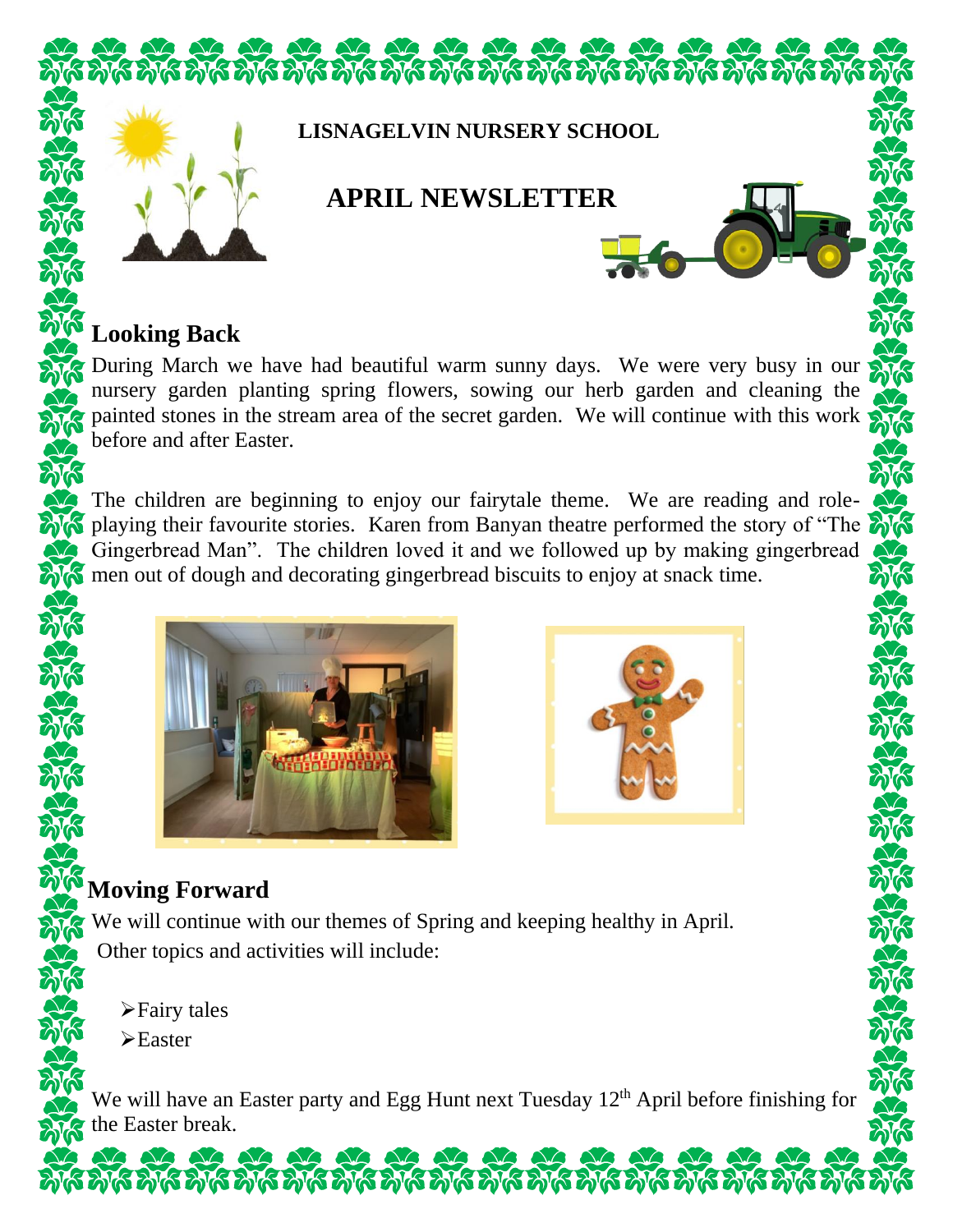#### **NURSERY RHYMEATHON**

A huge thank you to our entire school community who raised an amazing £3000 for our annual rhymeathon. This is an **incredible** amount of money for a school of 80 pupils and to say we are overwhelmed with your generosity is an understatement!!



The unprecedented events in Ukraine have touched all our hearts over the past few weeks. We therefore also decided to contribute to a third charity to help those affected by the war in Ukraine. A large portion of the money raised will go directly to the British Red Cross Ukraine Crisis appeal.



In our May Newsletter we will share with you how we divided the money raised as we are still continuing to receive donations following on from the Rhymeathon Celebration Day on the 24<sup>th</sup> March. We had a great time celebrating that day as you will have seen from the photographs on Seesaw. The children were so excited to receive their "Rhymeathon 2022" teddy bears.

### **SHARED EDUCATION – SHARING FROM THE START**

Our Sharing from the Start initiative is well underway. The Full time and Morning classes have had trips to the Playtrail to meet the children, parents and staff from Galliagh Nursery School. The Afternoon class will have their turn to visit the Playtrail next Monday.

Thanks to all the parents who were in a position to volunteer to help out. We enjoyed all your support and positive feedback about the shared sessions.



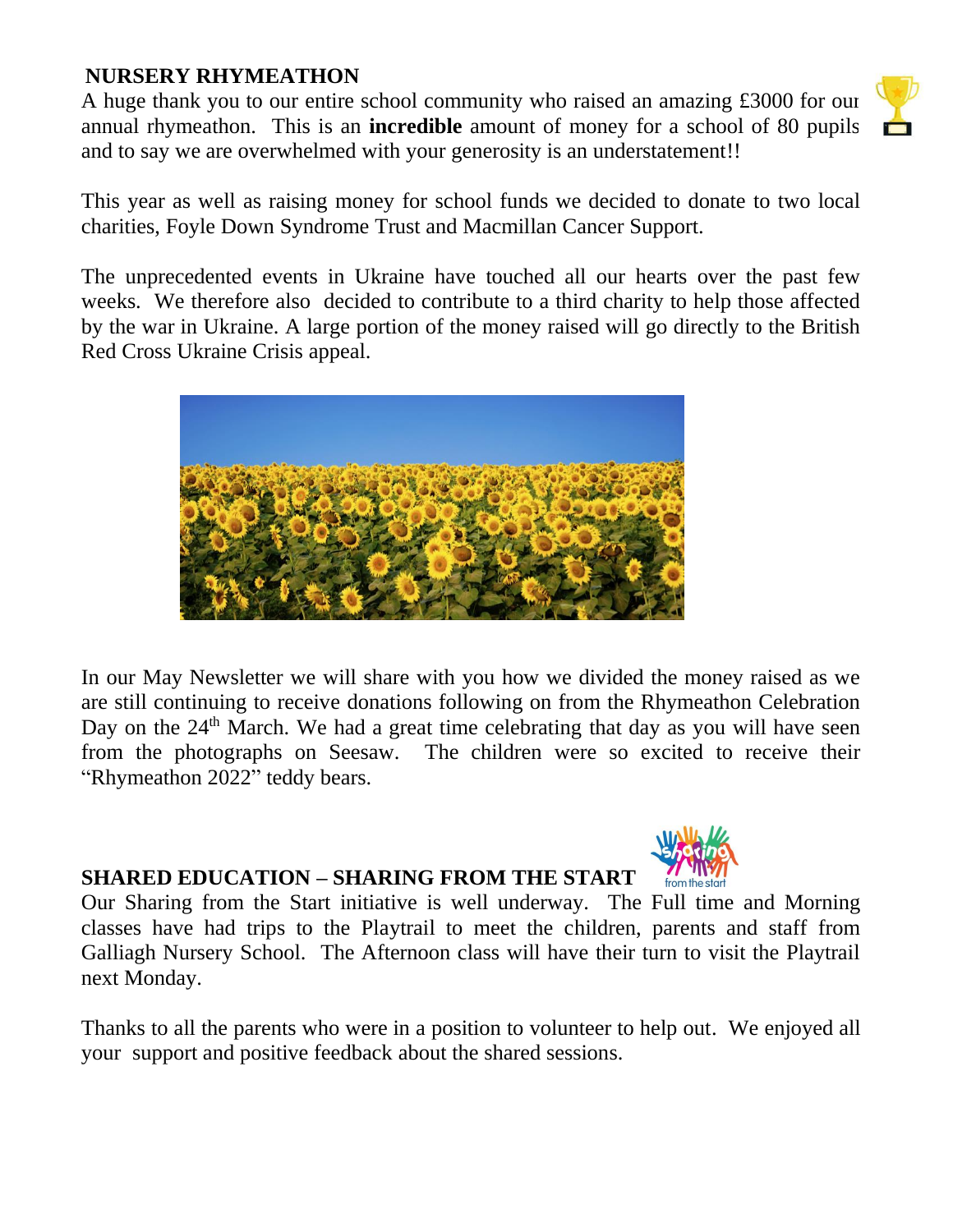Audrey Rainey, Director of Services with Early Years Organisation for Young Children (EYO) and Paul Brush from the Department of Education NI attended a shared session on Wednesday  $16<sup>th</sup>$  March. They were very complimentary about the planned sessions and recognise the impact which the Sharing from the Start Initiative can have for children, parents, staff and the wider community.



#### **PARENTAL INTERVIEWS**

We enjoyed meeting with you face-to-face at our parent/teacher meetings during the last week of March. It was a pleasure to discuss your child's progress with you and we look forward to another term of exciting learning experiences in May and June to finish off the year in nursery.

May we take this opportunity to wish you and your family a very Happy Easter.

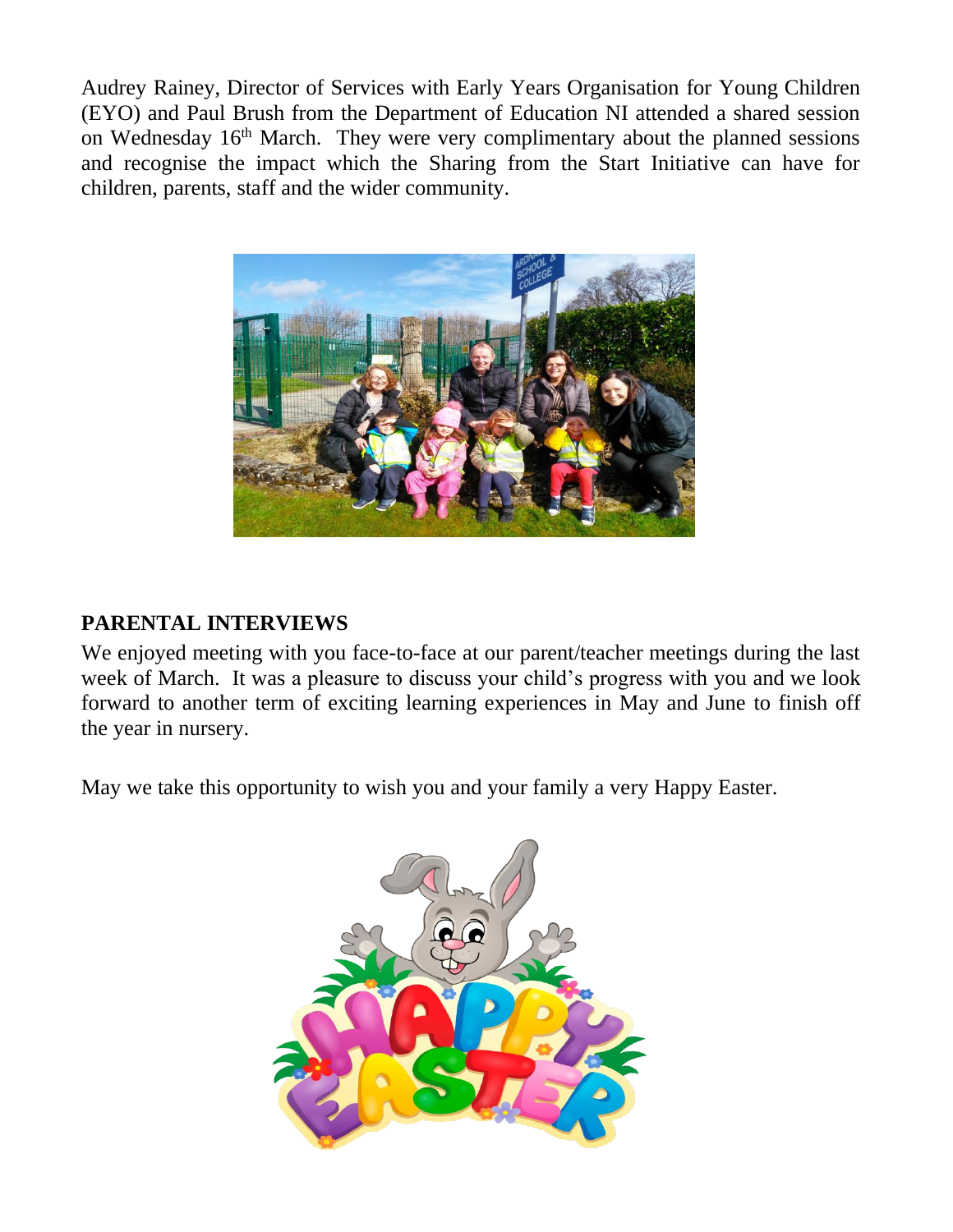#### **DATES FOR YOUR DIARY**

| Monday $11th$ April                                                   | - Trip to Playtrail for afternoon class                                             |  |
|-----------------------------------------------------------------------|-------------------------------------------------------------------------------------|--|
| Tuesday 12 <sup>th</sup> April                                        | - Easter party and Egg Hunt for all classes<br>-Term 2 finished for Afternoon class |  |
| Wednesday 13 <sup>th</sup> April                                      | - Nursery finishes for Easter @ 11.15am for Morning and Full<br>time classes        |  |
| Thursday 14 <sup>th</sup> April<br>$-$ Tuesday 26 <sup>th</sup> April | - Easter Holidays                                                                   |  |
| Term 3 Resumes on Tuesday 26th April                                  |                                                                                     |  |

Monday 2<sup>nd</sup> May - May Day Holiday

Thursday 5th May - Elections (Nursery Closed)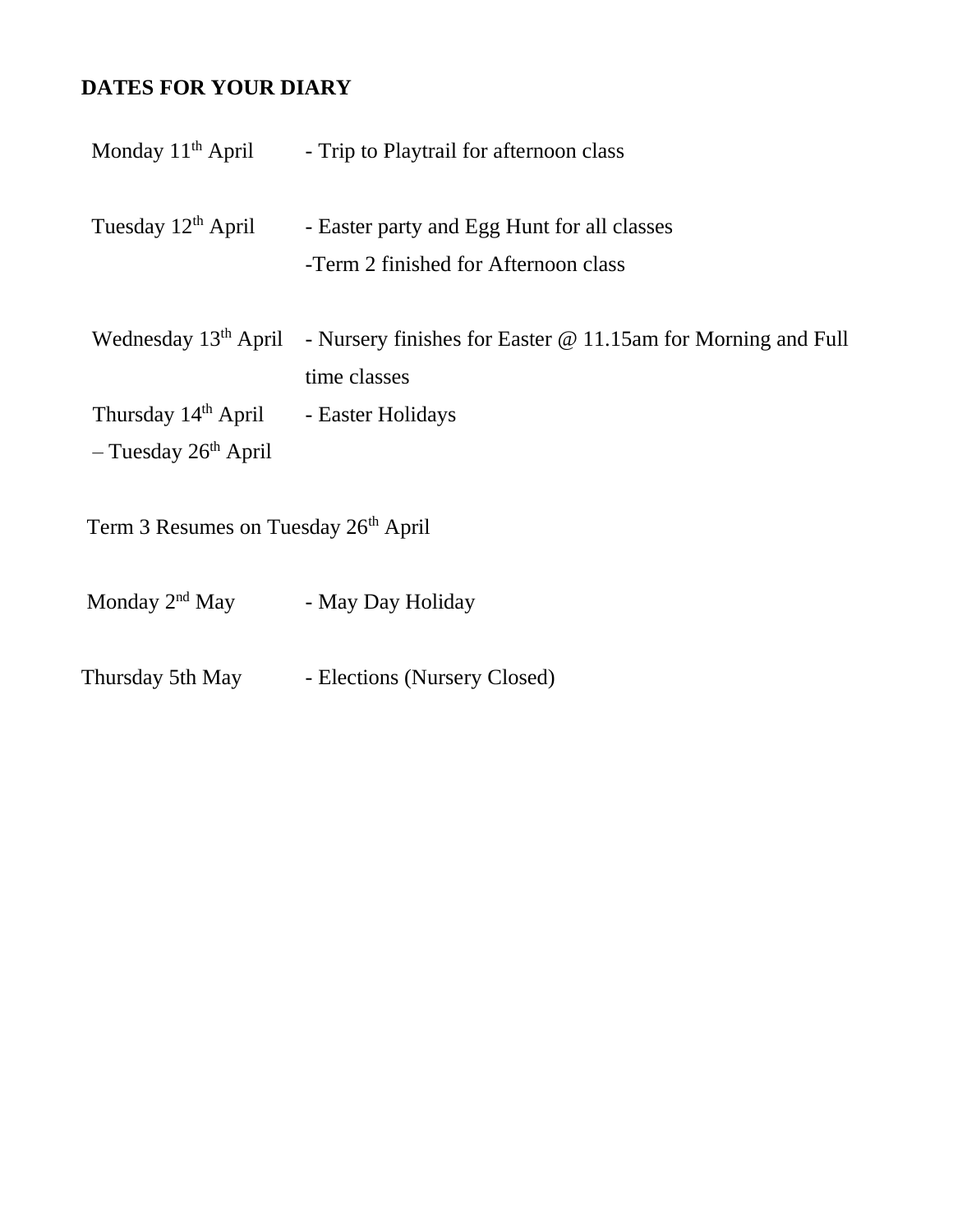# **MARCH/APRIL RHYMES**

## **I Can Count**



One two, buckle my shoe. Three, four knock at the door. Five, six pick up sticks. Seven, eight lay them straight. Nine, ten a big fat hen. <sup>E</sup>

## **5 Little Speckled Frogs**



5 Little speckled frogs Sat on a speckled log Eating some most delicious bugs One jumped into the pool Where it was nice and cool Then there were 4 green speckled frogs (repeat song with 4, 3, 2, and 1)

# **Baby Animals Rhyme**

#### **Verse 1**



The hen has a chicken What does it say? Cheep, cheep, cheep, cheep! All through the day.

- **Verse 2** Duck duckling quack
- **Verse 3** Sheep lamb baa
- **Verse 4** Pig piglet squeal
- **Verse 5** Cow calf moo
- **Fairy Tales**  What does it say?  $T_1$  according to **Verse 6** The snail had a baby It doesn't say anything All through the day.

## **A Little Seed**

A little seed for me to sow, A little earth to make it grow. A little sun A little shower.

A little wish

And then a flower!

## **Our Healthy Song:**



**(Sung to "Mulberry Bush")** This is the healthy way we liv Way we live, way we live This is the healthy way we live To keep our bodies healthy.

This is the way we wash ourselves This is the way we comb our hair This is the way we brush our teeth This is the way we eat good foods This is the way we exercise This is the way we sleep all night

## **Five Shiny Eggs**

Five shiny eggs golden and brown Listen and you will hear a sound Tapping away, tapping away One little chick is born today



Four shiny eggs . . . . . . . Three shiny eggs. . . . Two shiny eggs. . . One shiny egg. . .